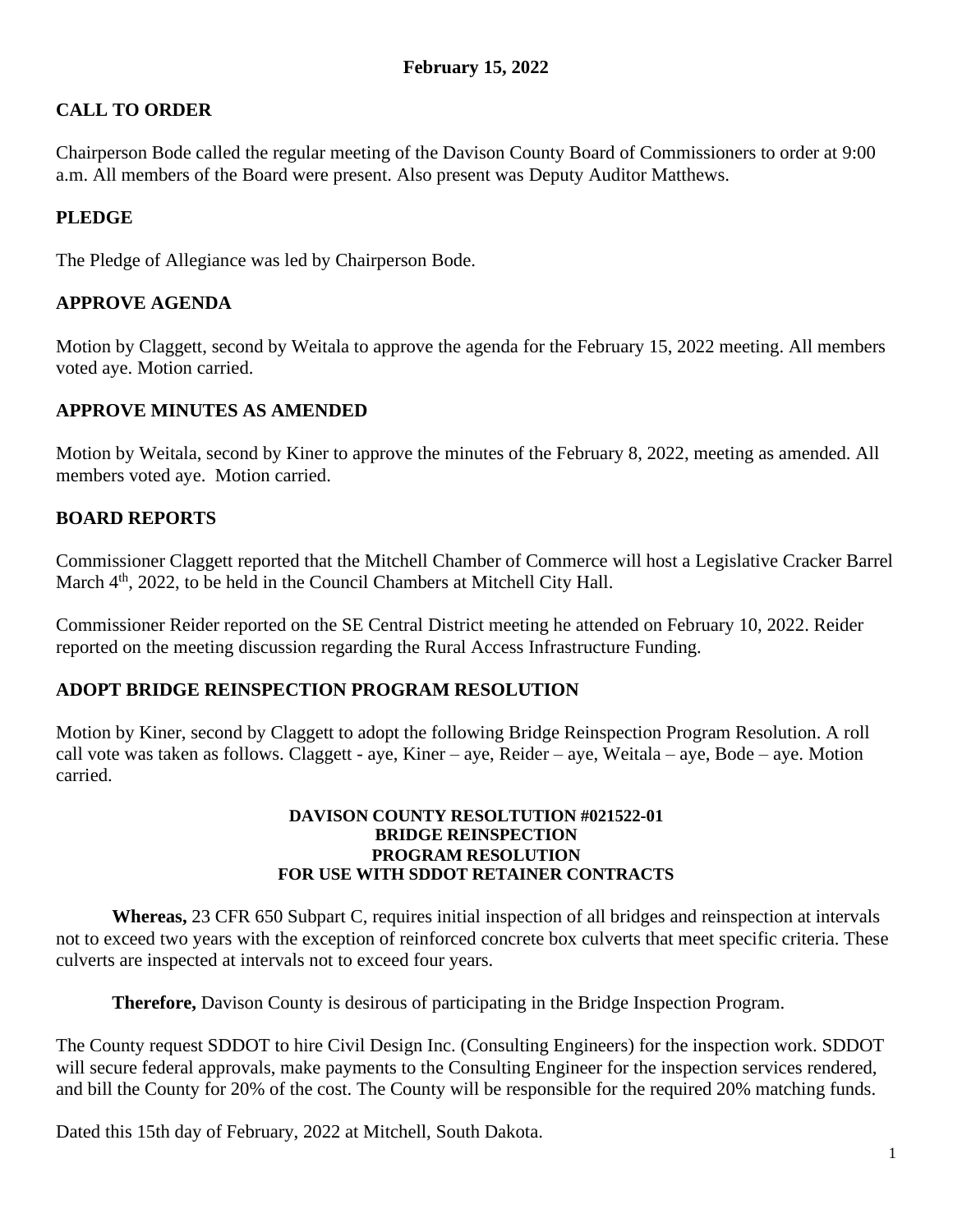# **ATTEST:**

James M Matthews, Deputy Auditor Brenda Bode, Chairperson

# **ARPA MONEY DISCUSSION**

A discussion was held with the Board and the Davison County Department Heads regarding soliciting ideas regarding department needs and uses for the money allocated to Davison County from the American Rescue Plan Act. Department heads in attendance and giving input were as follows; Highway Superintendent Weinberg, Veterans Service Officer Bennett, Director of Physical Plants Rang, Planning & Zoning & Emergency Management Administrator Bathke, Corrections Administrator Radel, Sherriff Harr, Director of Equalization Love, Register of Deeds Young, Treasurer Beintema, and HR Director Meaney.

**\_\_\_\_\_\_\_\_\_\_\_\_\_\_\_\_\_\_\_\_\_\_\_\_\_\_\_\_\_ \_\_\_\_\_\_\_\_\_\_\_\_\_\_\_\_\_\_\_\_\_\_\_\_\_**

# **APPROVE MODIFICATION TO GARBAGE PICKUP SCHEDULE**

Motion by Reider, second by Kiner to approve a modification to the garbage collection schedule at the Davison County Public Safety Building to change from a three-day to five-day pickup per week at an additional cost of \$65.00 per month. All members voted aye. Motion Carried.

# **CONTINUE ARPA MONEY DISCUSSION**

The Board and Department Heads continued their Discussion of department need assessments and ARPA money uses.

# **APPROVE BILLS**

Motion by Claggett, second by Weitala to approve the following bills for payment. All members voted aye. Motion carried.

# **GENERAL FUND:**

**COMM:** Supplies/Brenda Bode-1000.00, McLeod's Printing-246.35, Utilities/Mitchell Telecom-31.28, Purr N Ruff/Creekside Veterinary-193.00**; INSURANCE:** Auto Ins/SD Public Assurance Alliance-21,302.05, General Liability/SD Public Assurance Alliance-46,494.38, Property Insurance/SD Public Assurance Alliance-39,782.66, Boiler Insurance/SD Public Assurance Alliance-991.39, Law Enforcement/SD Public Assurance Alliance-20,900.30**; JUD:** Law Library/Al's Engraving-22.90, West Payment Center-109.50**; AUD:** Supplies/McLeod's Printing-69.90, Utilities/Mitchell Telecom-31.29**; TREAS:** Supplies/First Dakota Nat'l Bank-5.00, McLeod's Printing-67.54, State MV Supplies/McLeod's Printing-67.54, Utilities/Mitchell Telecom-55.69, Mainframe Support/Bruce Mastel-35.00**; STATES ATTY:** Div Service & Fees/Catherine Buschbach-133.80, Med Prof Fees/Avera QoP Health Services-984.00, State of SD Public Health Lab-480.00, Repairs & Maint/Dakota Data Shred-49.00, Utilities/Mitchell Telecom-65.15, Books/West Payment Center-472.91**; CRT APPTED ATTY:** Crt Appted Atty/Larson and Nipe-7,989.80, Public Def Exp/Alvine Law Firm-21.37, Catastrophic Legal/SDACC CLERP-1,046.00**; PUB SFTY BLDG:** Repairs/Runnings Supply-83.94, Supplies/Jones Supplies-173.22, Pest Control/Premier Pest Control-80.00**; CRTHOUSE:** Repairs & Maint/Carquest of Mitchell-173.43, Menards-103.93, Runnings Supply-26.46, Gas & Electric/Northwestern Energy-4,276.95, Cable TV/Mitchell Telecom-97.43, Pest Control/Premier Pest Control-50.00**; DOE:**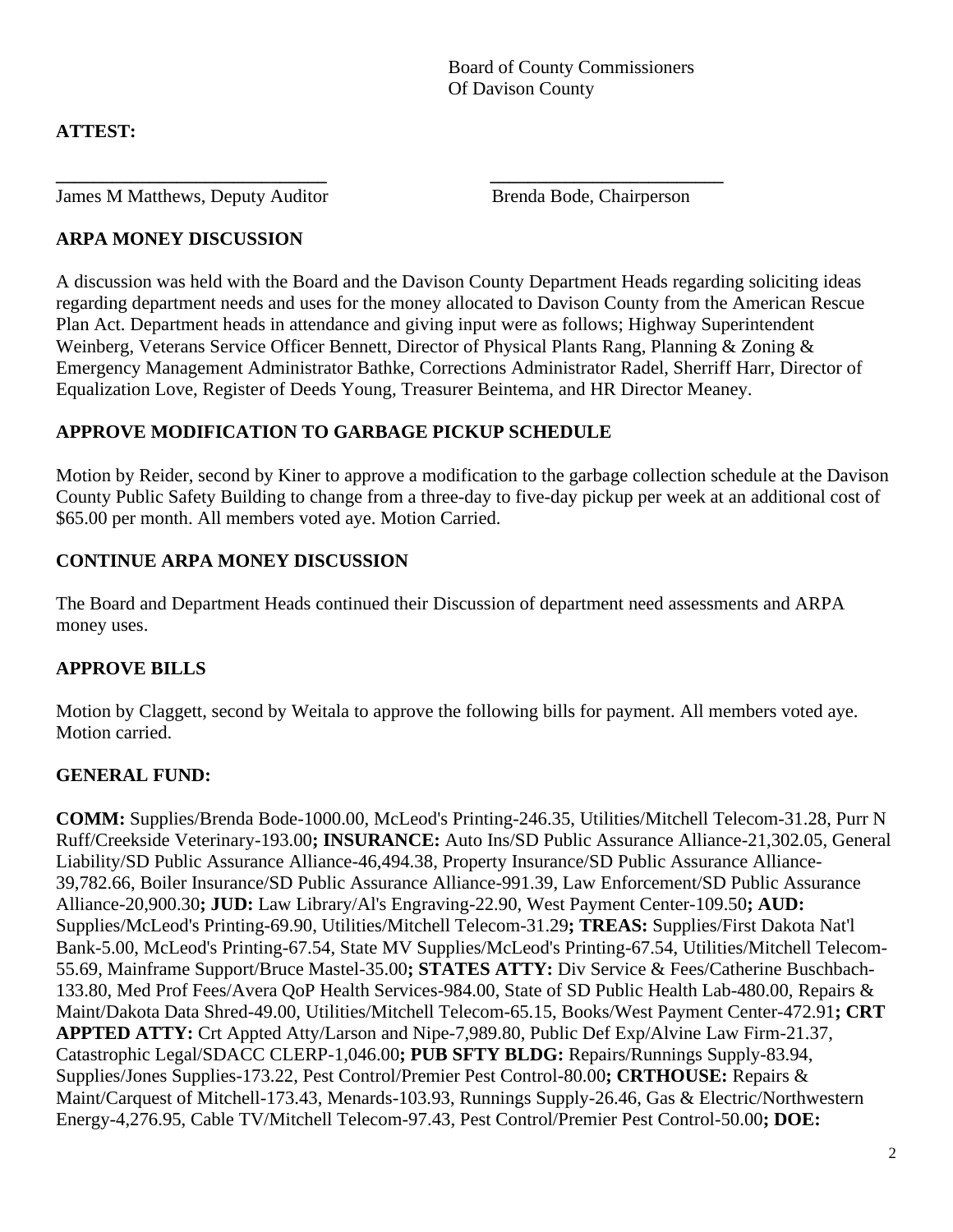Utilities/Mitchell Telecom-62.32**; ROD:** Utilities/Mitchell Telecom-62.16**; NORTH OFC:** Repairs/Runnings Supply-55.96, Gas & Electric/Northwestern Energy-2,266.71, Pest Control/Premier Pest Control-50.00, Phone/Mitchell Telecom-72.14**; VET:** Utilities/Mitchell Telecom-40.71**; COORD:** IT Contract/Tech Solutions-12,391.97**; HR:** Utilities/Mitchell Telecom-55.37**; SHERIFF:** Prof Services/FedEx-15.23, Repairs Patrol Car/Iverson Chrysler Center-19.20, Car Wash/Mega Wash-90.00, Office Supplies/Dakota Data Shred-51.70, Prisoner Transport/Pennington County Jail-146.60, Utilities/Mitchell Telecom-504.36**; JAIL:** Medicine/Avera QoP Hospital-1,848.65, Office Supplies/Innovative Office Supplies-18.78, McLeod's Printing-111.80, Jail Supplies/Jones Supplies-728.16, Laundry Supplies/Aramark-264.96, Jones Supplies-76.50, Kitchen Supplies/Jones Supplies-267.96, Prisoner Food/Summit Food Service-5,181.06, Cable TV/Mitchell Telecom-97.43, Water Softener/Darrington Water-49.00, Inmate Services/Swanson Services Corp-3.55**; WELFARE:** Hospital/Avera Heart Hospital-4,320.81, Office Utilities/Mitchell Telecom-53.65, Funerals/Fredericksen Enterprise-2,500.00**; MENTAL ILL:** Committals/Douglas Papendick-303.00, Hearings/Lewis & Clark BHS-368.00**; FAIR:** Water & Sewer/Davison Rural Water-33.10, Pest Control/Premier Pest Control-50.00, Phones/Santel Communications-40.00**; CO EXTENSION:** Utilities/Bureau of Administration-18.00, Mitchell Telecom-53.65**; WEED:** Repairs/Heartland Ag Systems-200.15, Supplies/Midwest Fire & Safety-218.10, Utilities/Mitchell Telecom-57.37**; HIWAY:** Prof Fees/Midwest Fire & Safety-1,040.00, Repairs & Maint/Auto Body Specialties-4.56, Dakota Fluid Power-905.08, General Equipment & Supplies-1,279.31, Sturdevant's Auto Parts-50.64, Wheelco Truck & Trailer-2,511.16, Supplies & Materials/Auto Body Specialties-47.34, Dockendorf Equipment-362.63, Fastenal Co-1.79, Sturdevant's Auto Parts-60.21, Utilities/Mitchell Telecom-154.80, Santel Communications-41.60, Projects/Prahm Construction-87,515.00**; EMG MGMT:** Utilities/Mitchell Telecom-23.89, Dues/Tri-State Em Mgmt Assoc-40.00**; LIABILITIES:** Fairground Dmg Dep/CHS Farmers Alliance-200.00, Spencer Quarries-200.00.

## **APPROVE NEW HIRE**

At the request of Sheriff Harr, motion by Weitala, second by Claggett to approve the hire of Debbie Vaughn as Sheriff's Office Front Desk Clerk effective March 7, 2022 at a rate of \$17.90 per hour with no anticipated sixmonth introductory wage increase. All members voted aye. Motion carried.

### **APPROVE REHIRE**

At the request of DOE Love, motion by Claggett, second by Weitala to approve the rehire of Betty Hagge as part-time DOE Administrative Assistant effective Marcy 1, 2022 at a rate of \$23.00 per hour with no anticipated six-month introductory wage increase. All members voted aye. Motion carried.

### **APPROVE NEW HIRE**

At the request of Corrections Administrator Radel, motion by Reider, second by Weitala to approve the hire of Mackenzie Cobb as a full-time Correction Officer effective February 19, 2022 at a rate of \$18.99 with a \$.50 raise after completion of a six-month introductory period. All members voted aye. Motion carried.

#### **WAGE STUDY DISCUSSION**

HR Director Meaney presented to the Board the status of the ongoing Wage Study being conducted. Meaney presented preliminary figures of a comparison of total wages using the current ROI increases vs the proposed Step Increases. The report can be found on file in the Davison County Auditor's office.

#### **DENY WELFARE**